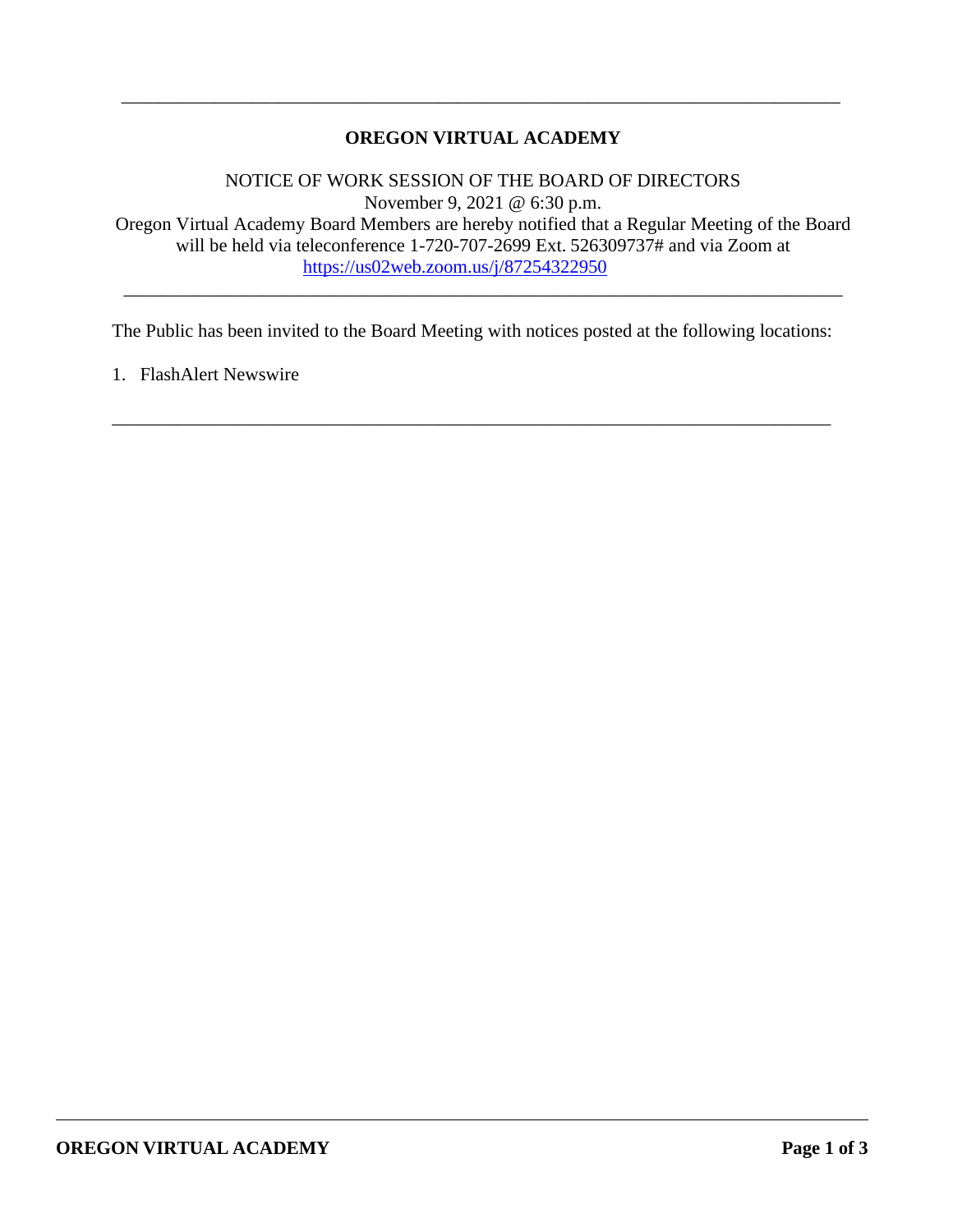## **WORK SESSION AGENDA**

# **BOARD OF DIRECTORS OREGON VIRTUAL ACADEMY**

**Tuesday, November 9, 2021 6:30 p.m.**

<https://us02web.zoom.us/j/5033141592>

#### **Public Comment Guidelines for Oregon Virtual Academy**

Public Comment time provides an opportunity for constituents to address the Oregon Virtual Academy Board of Directors. We encourage public comments at all regular meeting sessions (not work sessions or executive sessions) and ask that you respectfully follow the meeting guidelines below:

- Public Comment occurs from approximately 6:45 to 7:00 p.m. at the beginning of monthly Board regular session meetings, which occur on the fourth Tuesday of each month.
- Each person who signs up to speak should arrive no later than 6:30 PM.
- During the 15-minute Public Comment period, each registered speaker will have up to 3 minutes in which to address the Board.
- Up to 2 people can register to speak on a specific topic, which allows a diversity of opinions to be presented while being mindful of time.
- If a large group of people wishes to come to discuss a specific topic, please designate one person to sign up and speak.
- If you have hand-outs or materials for the Board, please present them to the Board's Executive Assistant who will distribute them to the Board members after the meeting.
- The Board Chair has full discretion over the Public Comment period, including the ability to manage speaking time to allow for additional comments.
- No inappropriate comments or behavior will be tolerated. Inappropriate behavior is defined as attempting to engage individual board members in conversation, insults, obscenities or profanity, attacks against any person in their personal capacity, and/or physical violence or threat thereof.

#### **Process to request a speaking slot**

- Members of the community who wish to speak to the board during the public comment period should sign up at **<https://forms.gle/w6NK7v7RzJturs1c7>** by 8am on the Monday prior to the meeting. A link to an electronic sign-up sheet will be available on the published meeting agenda.
- When the board is ready, the chair will refer to the sign-up sheet and call out the names of participants that have confirmed a speaking slot.

#### **Addressing the board**

- When your name is called, unmute your microphone and turn on your camera (optional). Speak into the microphone, giving your full name and title (only if employed at ORVA).
- Please limit your comments to three minutes.
- Be respectful of the board when speaking.
- Be ready to respond to questions from the board if asked.
- Address your testimony to the board members, not the audience.
- Do not address questions to the board. The board's goal for the public comment period is to hear your concerns, comments and opinions.